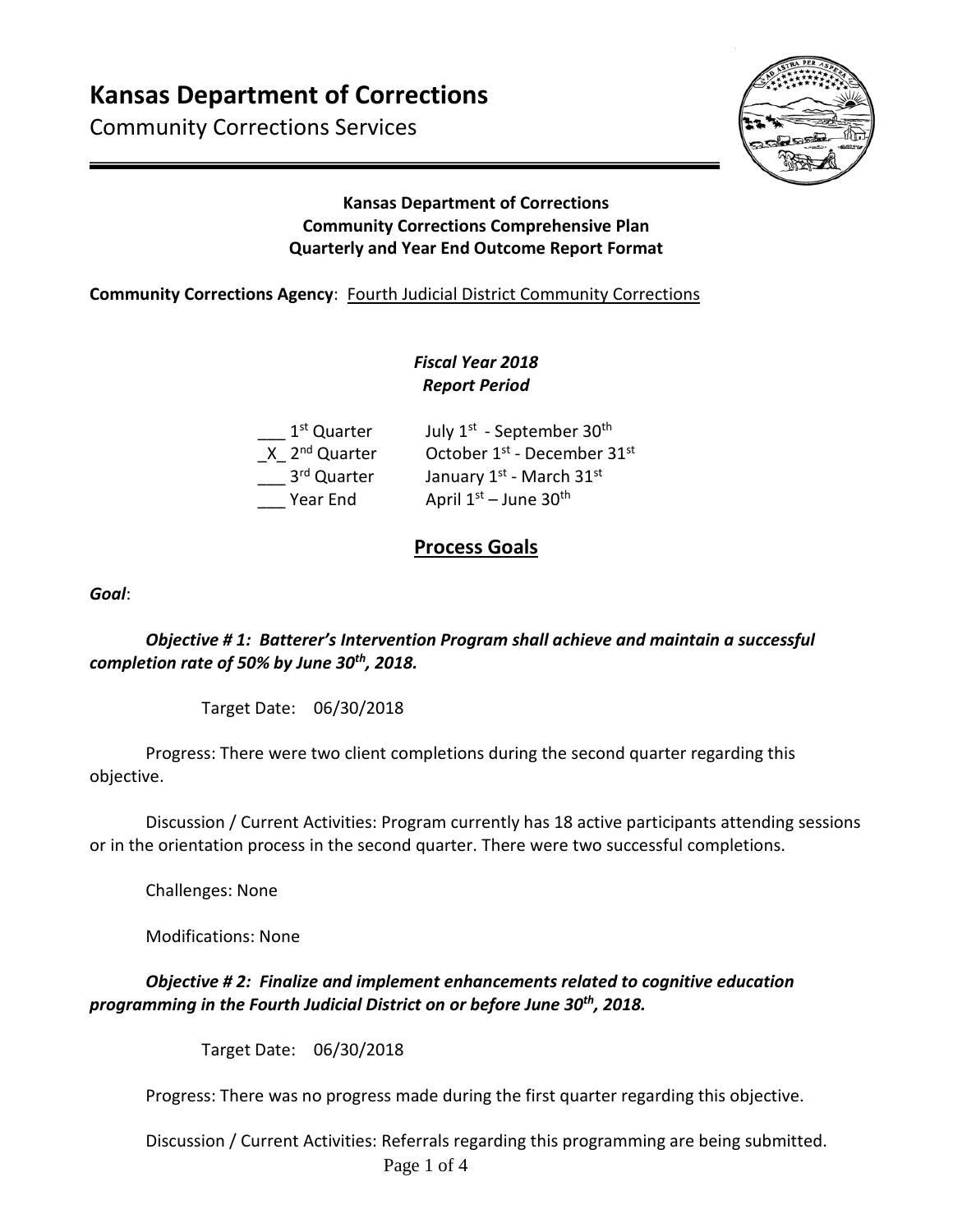Challenges: Criteria that excludes active Senate Bill 123 clients lowers the number of participants that can enter into program.

Modifications: None

## **Outcome Goals**

*Goal*:

*Objective # 3*: *Agency staff shall obtain/maintain a quality assurance score of 3.5 or higher regarding their ability to incorporate motivational interviewing skills and techniques into their daily activities by June 30th, 2018.* 

Target Date: 06/30/2018

Progress: No progress was made for this objective.

| Target | 1 <sup>st</sup> Quarter | 2 <sup>nd</sup> Quarter | 3 <sup>rd</sup> Quarter | Year End |
|--------|-------------------------|-------------------------|-------------------------|----------|
| ວ.ວ    | 3.86                    | NA                      |                         |          |

Discussion / Current Activities: Quality assurance was unable to be completed in the second quarter due to supervisor taking on case management roles.

Challenges: There were two staff resignations during this quarter, which required supervisory staff to assume case management roles.

Modifications: None

*Objective #4: Agency staff shall obtain/maintain a quality assurance score of 90% or higher regarding their ability to administer the LSI-R on or before June 30th, 2018. (individual and group format)* 

Target Date: 06/30/2018

Progress: No quality assurance was scheduled for the second quarter.

| Target | 1 <sup>st</sup> Quarter | 2 <sup>nd</sup> Quarter | 3 <sup>rd</sup> Quarter | Year End |
|--------|-------------------------|-------------------------|-------------------------|----------|
| 90%    | 100%                    | NА                      |                         |          |

Discussion / Current Activities: All case managers are currently completing quality assurance regarding juvenile assessments this quarter.

Challenges: None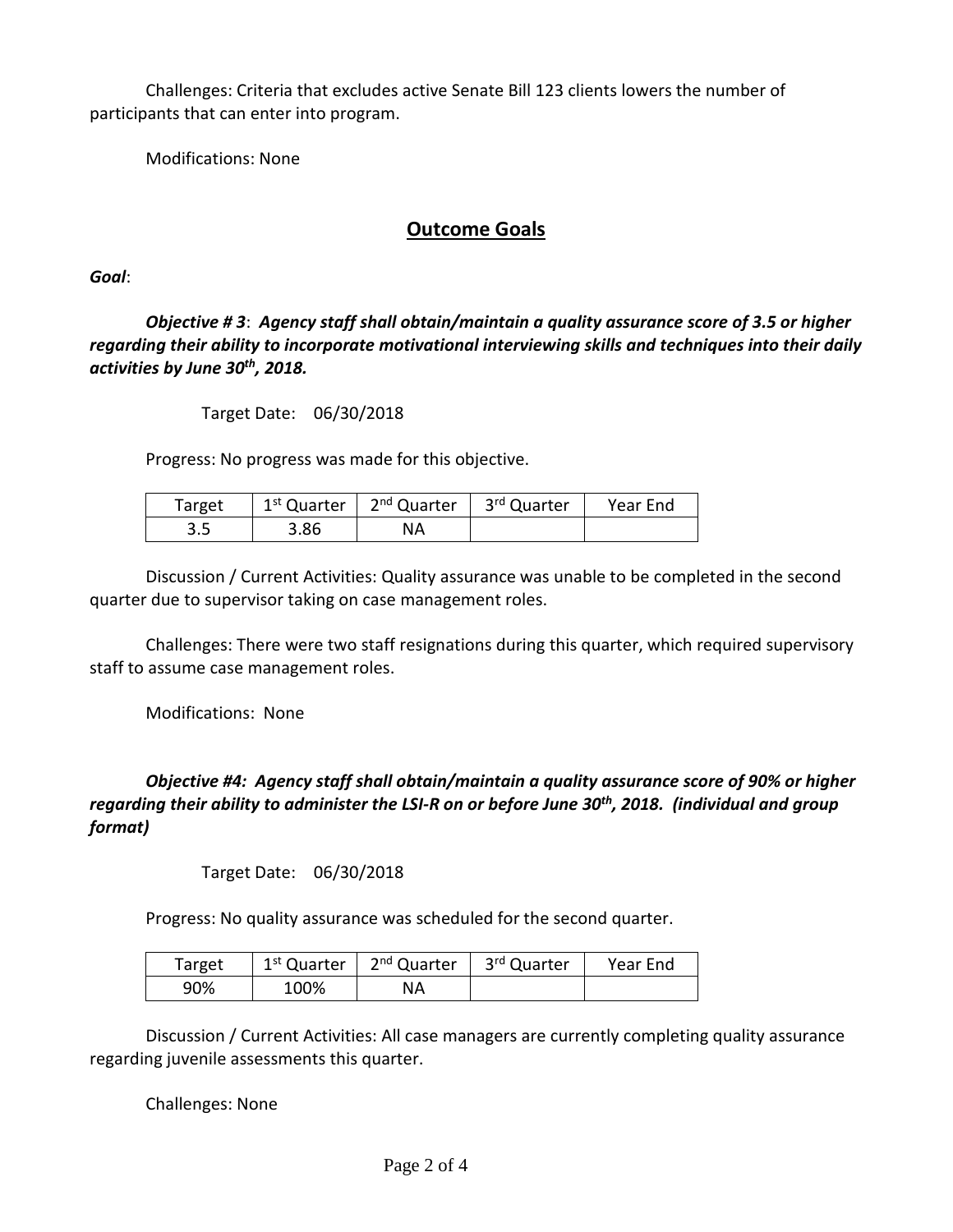## *Objective #5: Agency staff shall obtain/maintain a quality assurance score of 3.6 or higher regarding their ability to accurately develop offender case plans on or before June 30th, 2018. (individual and group format)*

Target Date: 06/30/2018

Progress: No progress was made in this objective.

| Target | 1 <sup>st</sup> Quarter | 2 <sup>nd</sup> Quarter | 3 <sup>rd</sup> Quarter | Year End |
|--------|-------------------------|-------------------------|-------------------------|----------|
| 3.6    | ΝA                      | NΑ                      |                         |          |

Discussion / Current Activities: Quality Assurance was unable to be completed in the second quarter due to supervisor taking on case management roles.

Challenges: There were two staff resignations during this quarter, which required supervisory staff to assume case management roles.

Modifications: None

#### *Objective #6: Agency staff shall obtain/maintain a quality assurance score of 90% or higher regarding case file maintenance scores on or before June 30th, 2018.*

Target Date: 06/30/2018

Progress: No quality assurance was scheduled for the second quarter.

| Target | 1 <sup>st</sup> Quarter | 2 <sup>nd</sup> Quarter | 3 <sup>rd</sup> Quarter | Year End |
|--------|-------------------------|-------------------------|-------------------------|----------|
| 90%    | 84.6%                   | NΑ                      |                         |          |

Discussion / Current Activities: All case managers are currently completing quality assurance regarding juvenile assessments this quarter.

Challenges: None

Modifications: None

*Objective #7: The Fourth Judicial District Community Corrections shall achieve and maintain a supervision success rate of at least 75% in FY2017 or improve such rate by at least 3% from the previous fiscal year. (per K.S.A. 75-52,112)*

Target Date: 06/30/2018

Progress: During the second quarter, the success rate of 65.51%.